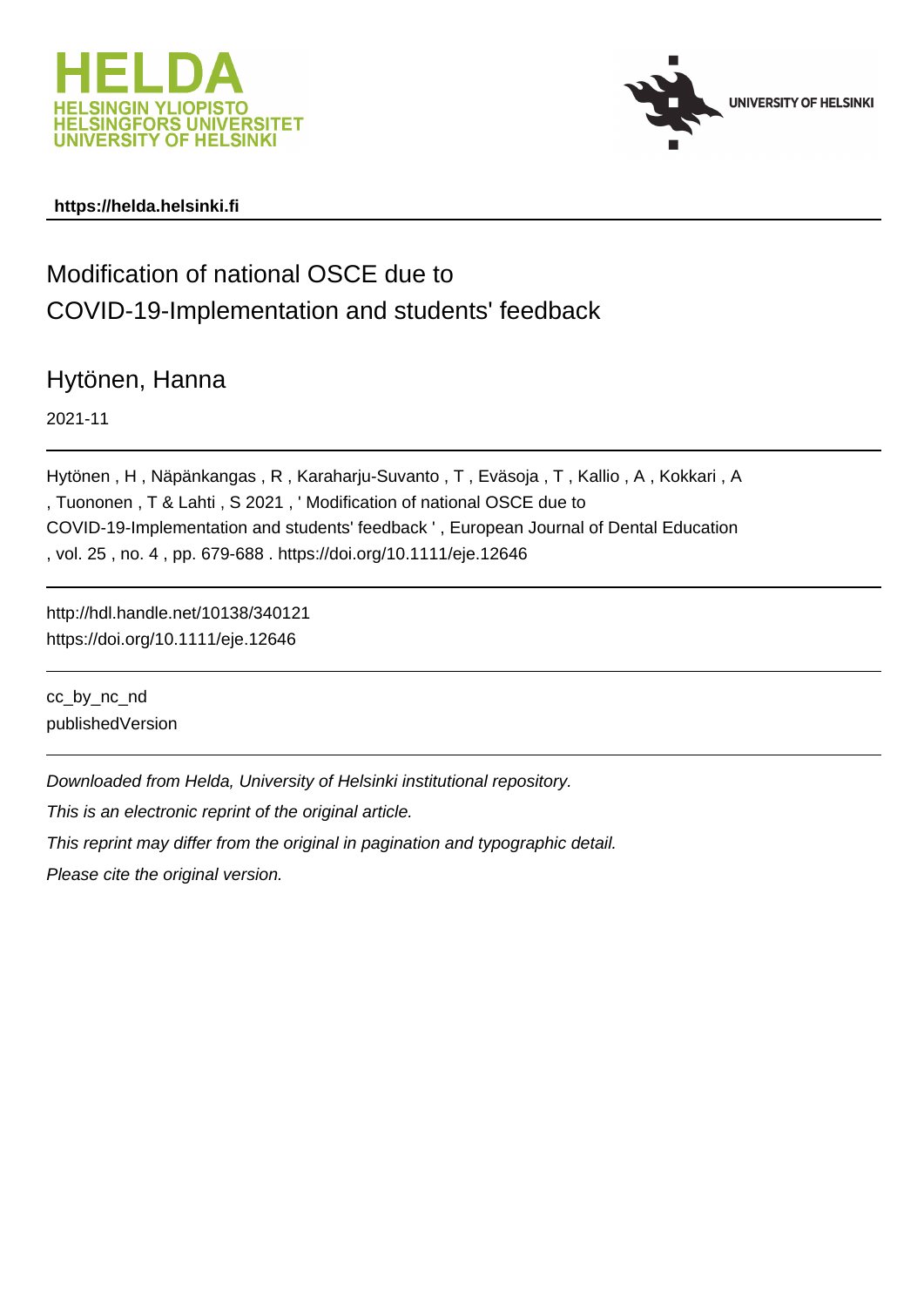#### **ORIGINAL ARTICLE**

**WILEY** 

# **Modification of national OSCE due to COVID-19 – Implementation and students' feedback**

**Hanna Hytönen1** | **Ritva Näpänkangas2,[3](https://orcid.org/0000-0001-9177-3399)** | **Terhi Karaharju-Suvanto4,[5](https://orcid.org/0000-0003-1228-6862)** | **Taina Eväsoja4,5** | **Anu Kallio<sup>6</sup>** | **Anne Kokkari<sup>7</sup>** | **Tiina Tuononen[1](https://orcid.org/0000-0001-6589-1498)** | **Satu Lahti<sup>6</sup>**

<sup>1</sup>Institute of Dentistry, Faculty of Health Sciences, University of Eastern Finland, Kuopio, Finland

<sup>2</sup> Research Unit of Oral Health Sciences, Faculty of Medicine, University of Oulu, Oulu, Finland

3 Medical Research Center Oulu, Oulu University Hospital and University of Oulu, Oulu, Finland

4 Department of Oral and Maxillofacial Diseases, Faculty of Medicine, University of Helsinki, Helsinki, Finland

5 University Dental Clinic, Helsinki, Finland

6 Department of Community Dentistry, Institute of Dentistry, University of Turku, Turku, Finland

<sup>7</sup>Institute of Dentistry, University of Turku, Turku, Finland

#### **\*Correspondence**

Satu Lahti, Department of Community Dentistry, FI-20014 University of Turku, Finland. Email: [satu.lahti@utu.fi](mailto:satu.lahti@utu.fi)

#### **Abstract**

**Aim:** The aims were to describe the development of a modified national online OSCE during COVID-19 and assess related student feedback.

**Material and methods:** The modified online OSCE comprising of eight question entities was organised simultaneously in all four dental institutes of Finland using the Moodle virtual learning environment. All fourth-year students (*n* = 179) attended the examination online at home. Student feedback was collected via an anonymous questionnaire with multiple-choice questions and open-ended questions concerning attitudes towards the modified online OSCE, as well as content and usability of the question entities in the examination. Means and standard deviations were calculated for multiple-choice questions. Content analysis was used for open-ended questions.

**Results:** Of 179 students, 119 (66%) consented to the study. Students experienced they had received adequate information (mean 3.8; SD 1.2), had a positive attitude before the examination (4.0; 1.0) and found the practice test useful (3.7; 1.1) (range 1–5). Technical implementation (2.7; 0.7) and the difficulty of the questions (2.9; 0.6) (range 1–4) were found to be good. The teaching students received during their studies was sufficient (3.2; 0.5) (range 1–4). Content (mean 3.2; 0.4) and usability (2.9; 0.4) of the question entities were good (range 1–4). The themes arising from open-ended questions were importance and practicality of the topic (in questions) in relation to the work of a dentist and gratitude for the rapid conversion of the OSCE into an online examination despite COVID-19. The themes arising from negative experiences included difficulties in completing the examination within the time allocated, and dissatisfaction with the model answers provided after the examination.

**Conclusion:** The positive student feedback towards the modified online OSCE encourages including an online examination to complement the traditional OSCE.

#### **KEYWORDS**

assessment, online learning, OSCE

This is an open access article under the terms of the [Creative Commons Attribution-NonCommercial-NoDerivs](http://creativecommons.org/licenses/by-nc-nd/4.0/) License, which permits use and distribution in any medium, provided the original work is properly cited, the use is non-commercial and no modifications or adaptations are made. © 2020 The Authors. *European Journal of Dental Education* published by John Wiley & Sons Ltd.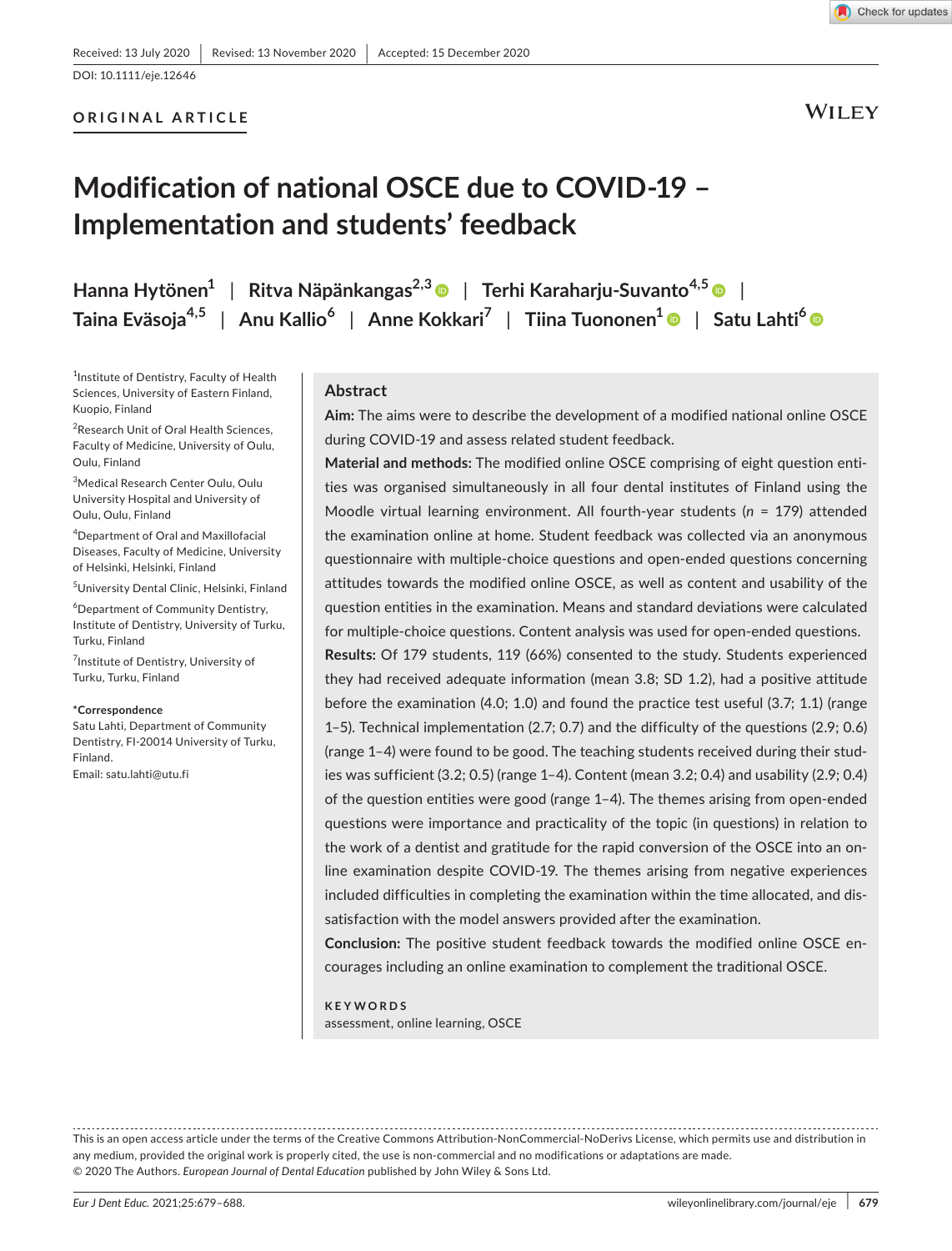#### **1**  | **INTRODUCTION**

The Objective Structured Clinical Examination (OSCE) is a valid, reliable and reproducible assessment method that tests clinical competencies objectively in a structured way, and it is widely used in undergraduate dental education. $1 - 4$  In Finland, all four universities that provide undergraduate dental education have organised a national simultaneous and completely identical OSCE for several years as part of fourth-year curriculum. The OSCE assesses the nationally agreed standard clinical competences based on ADEE competen- $\mathrm{cies}^5$  and has been evaluated systematically. $^6$  Passing all the studies during first 4 years, including OSCE, is required for undergraduate dental students in Finland to obtain the rights to temporarily pursue the activities of a licenced professional under supervision either in public or private oral health services outside the dental school.<sup>7</sup> The universities are required to guarantee the knowledge and the level of clinical skills, and OSCE is vital part of this assessment. Based on the statements of the universities, the rights are authorised by the National Supervisory Authority for Welfare and Health (Valvira) in Finland.

Due to the coronavirus disease 2019 (COVID-19) pandemic, restrictions in contact teaching and examinations began in March 2020, including the OSCE scheduled on 23 April 2020. As completion of the OSCE is required to fulfil the criteria set in the universities' curricula as well as for the right authorised by Valvira's (successful completion of all courses included in the first 4 years of curriculum), there was an urgent need to organise a modified OSCE as an online examination. It has been reported that European academic dental institutions have made modifications to the delivery of education and clinical care during the COVID-19 pandemic in order to protect patients, students and staff, but at the same time to sustain students' continued academic progress.<sup>8</sup> Most schools have also considered postponing the evaluation of required clinical competences or changing the assessment schedule, but not to reduce the clinical requirements.<sup>8</sup> In general, the institutions had delayed assessments or organised examinations online.

In Finland, however, dental schools considered it important to organise a modified online OSCE not only to sustain students' continued academic process, but also to ensure a sufficient workforce. Delay in completion of fourth-year studies would have resulted to shortage of over 160 authorised dental students in providing oral health services that were severely affected by COVID-19.

The aims of this study were to describe the development and implementation of a modified national online OSCE during COVID-19 and to report the student feedback on it.

#### **2**  | **MATERIALS AND METHODS**

The modified online OSCE was organised simultaneously in all dental institutes (Universities of Eastern Finland, Helsinki, Oulu and Turku) in April 2020 according to the original schedule using the Moodle virtual learning environment. All fourth-year

pre-graduate dental students (*n* = 43 in Eastern Finland, *n* = 43 in Helsinki, *n* = 51 in Oulu, *n* = 42 in Turku, total *n* = 179) attended the examination. Students had an open possibility to complete a practice test online at home which included similar question types (multiple-choice question, drag and drop onto image and essay) as the actual examination.

Due to the tight timeframe, the national coordinating team chose and modified all question entities to be applicable in an online examination from assignments and assessment criteria previously used in OSCEs. The questions and the assessment criteria were subjected to peer evaluation by responsible teachers within disciplines in all dental institutes.

The modified online OSCE had eight question entities, each including 1–6 questions. The question entities and their assessment are described in Table 1. Students were scheduled to have 80 min to complete the examination with the average time of 10 min for each question within a 90-min timeframe including shifts between questions. For students with dyslexia diagnoses, 10 extra minutes was included individually in the settings of the online examination in Moodle. Students had one attempt to pass the examination and the questions had to be answered one by one in the given order similar for all the students without the option to return to the previous question.

The assessment criteria were determined as a checklist containing pre-determined items. No feedback was given during the Moodle examination, but students were allowed to see the assessment criteria immediately after the examination. The pass rate in the question entities ranged from 50% to 70%. The teachers responsible for the clinical discipline related to specific OSCE question entities assessed the examination questions using strict assessment criteria. Grades were inserted manually for those questions where automatic grading in Moodle was not used. The final grades were given to the students 1 week later, when the national evaluation of the results had been completed. Students had to pass all eight entities in order to pass the modified online OSCE. Students who failed a discipline entity had to re-perform it in a re-take of the online examination in Moodle 2 weeks after the OSCE.

One day after the modified online OSCE, the students were asked to fill in an anonymous electronic questionnaire with multiple-choice questions and open-ended questions. They were provided with written information about the details of the study and were asked to provide online consent to use their replies in this study. Three questions inquired about the experiences before the examination using five-point Likert scale  $(1 -$  fully disagree,  $5 -$  fully agree) for the following statements: (1) I received adequate information about the exam, (2) I had a positive attitude towards the exam and (3) The practice test was useful. Then, the students assessed the modified online OSCE with four-point Likert scale for its (1) technical implementation and (2) difficulty of the questions (1 = poor,  $4 = ex$ cellent), as well as (3) if the teaching they have received during their studies has been sufficient in relation to the modified online OSCE  $(1 =$  completely insufficient,  $4 =$  completely sufficient). In addition, two open-ended questions inquired about the positive and negative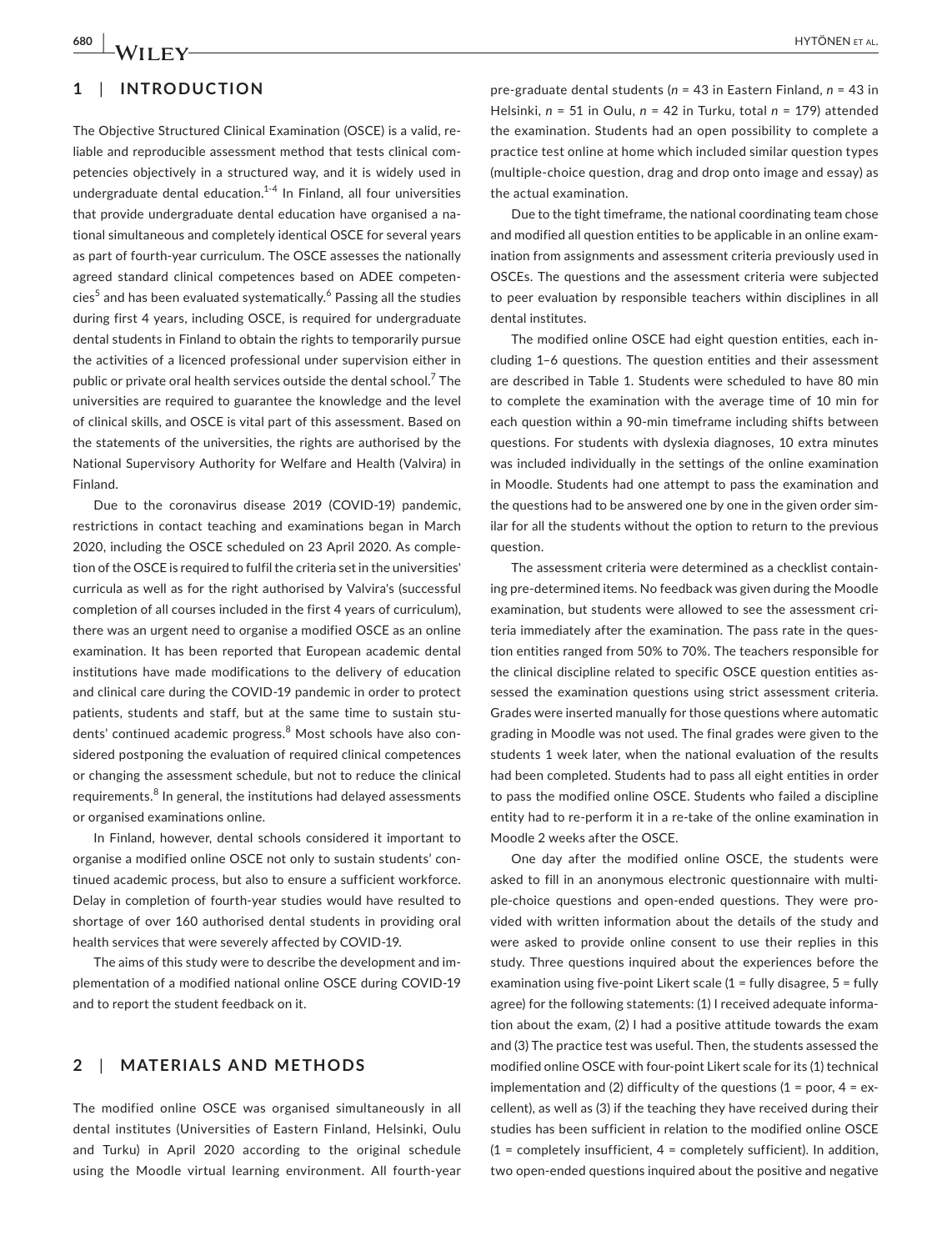| TABLE 1                               | ADEE domain competencies tested in each question/task                                                                                                                                                                             |                                          | Question entities described by question/task topics, question/task descriptions and question/task types. Then, question/task assessment descriptions and pass rates and finally                                                                                                                                                                                                                                                                                                                                                                                                                  |                                                               |                                                                                    |
|---------------------------------------|-----------------------------------------------------------------------------------------------------------------------------------------------------------------------------------------------------------------------------------|------------------------------------------|--------------------------------------------------------------------------------------------------------------------------------------------------------------------------------------------------------------------------------------------------------------------------------------------------------------------------------------------------------------------------------------------------------------------------------------------------------------------------------------------------------------------------------------------------------------------------------------------------|---------------------------------------------------------------|------------------------------------------------------------------------------------|
| question/task<br>Topic of the         | Descriptions of the question/<br>task                                                                                                                                                                                             | Type of question/<br>task                | Assessment                                                                                                                                                                                                                                                                                                                                                                                                                                                                                                                                                                                       | Pass rate                                                     | <b>ADEE</b> domains                                                                |
| General emergency                     | instructions to the dental<br>nurse in resuscitation.<br>As a team leader, give                                                                                                                                                   | Essay                                    | depth (1p), asks the assisting nurse to fetch the<br>resuscitation until medical assistance arrives (2<br>to the patient (1p), shakes the patient (1p), lifts<br>Procedures in resuscitation in correct order: talks<br>to insert the defibrillator pads (1p), continues<br>correct pressure point (1p), correct pressure<br>defibrillator (1p), advises the assisting nurse<br>the chin and ensures the airway (1p), starts<br>resuscitation within 20 s (2 p, mandatory),<br>resuscitation follows 30/2 rhythm (1 p),<br>p mandatory)                                                          | Total 14 points, Passing rate<br>Mandatory points (4)<br>7/14 | Safe and effective clinical<br>Professionalism<br>practice                         |
| Diagnostics of<br>occlusion           | photographs of three cases<br>7-year-old children. Dental<br>Evaluate the orthodontic<br>treatment need for<br>were presented.                                                                                                    | question and<br>Multiple-choice<br>essay | 2) in essay, the choice for question 1 was justified<br>1) right case of three cases presented (multiple-<br>choice question)                                                                                                                                                                                                                                                                                                                                                                                                                                                                    | 2) correct justification<br>1) right case chosen              | Patient-centred care                                                               |
| Referral                              | the date, place and personal<br>diagnostic details. Produce<br>write a free-form referral<br>given patient health and<br>to specialist care using<br>of the electronic form,<br>In the case of dysfunction<br>information freely. | Essay                                    | of the patient (1p), case anamnesis and clinical<br>diagnosis/reason for the referral (1p) and the<br>and patient (1p), special care target unit (1p),<br>health, medication, alcohol and tobacco use<br>and contact information of the dentist (1p),<br>Needed: date and signature (0.5 + 0.5p), name<br>level of urgency(1p)                                                                                                                                                                                                                                                                   | Passing rate 5/7<br>Total 7 points                            | Safe and effective clinical<br>Dentistry in society<br>Professionalism<br>practice |
| emergency<br>of dental<br>Diagnostics | oedema in the lower molar<br>region, see the case report<br>the diagnosis and what is<br>and photograph. What is<br>Your patient has swelling<br>your treatment plan?                                                             | Essay                                    | for antimicrobial medication (1-3 p depending<br>Diagnosis and periodontal treatment procedures:<br>occlusion control (1p), evaluation of the need<br>through gingiva), gentle biofilm removal with<br>ultrasound or hand instruments (1p), rinsing<br>of the gingiva pocket with endosyringe (1p),<br>Mandatory to know not to suggest endodontic<br>on the reasoning), curettage of soft tissue<br>be done either through gingival pocket or<br>(additional point if mentioning that it can<br>Diagnosis (2p), drainage of abscess (1p)<br>(-1p), scheduling control visit (1p).<br>treatment. | Passing rate 6/11<br>Mandatory point<br>Total 11 points       | Safe and effective clinical<br>Patient-centred care<br>practice                    |

**<sup>|</sup> 681**

<sup>(</sup>Continues) (Continues)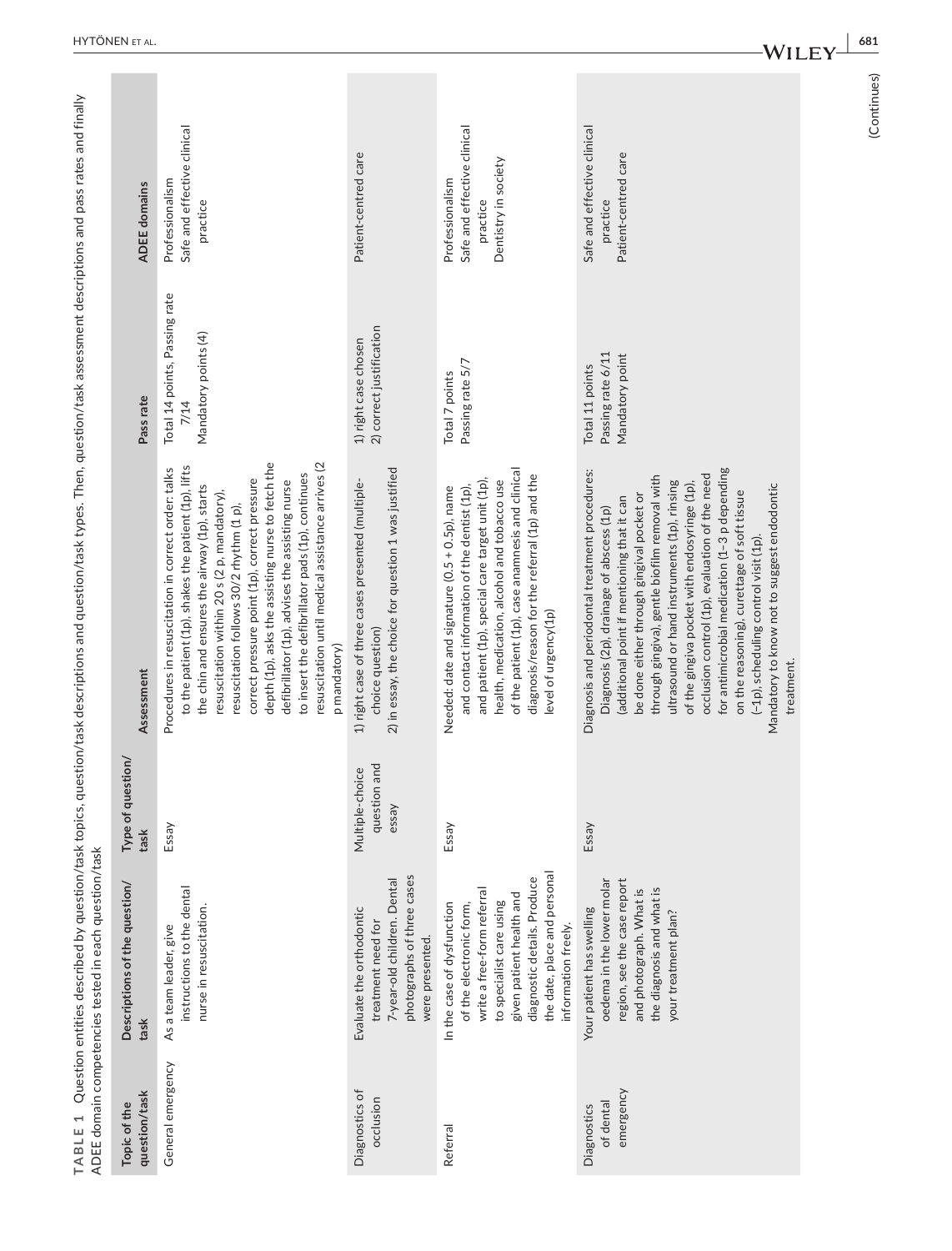|                     | <b>ADEE</b> domains                   | Safe and effective clinical<br>Patient-centred care<br>practice                                                                                                                 | Safe and effective clinical<br>Patient-centred care<br>practice                                                                                                                                                                                                                                    | Safe and effective clinical<br>Patient-centred care<br>practice                                                                                                                                                                                                                                                                                       | Safe and effective clinical<br>Professionalism<br>practice                                                         |
|---------------------|---------------------------------------|---------------------------------------------------------------------------------------------------------------------------------------------------------------------------------|----------------------------------------------------------------------------------------------------------------------------------------------------------------------------------------------------------------------------------------------------------------------------------------------------|-------------------------------------------------------------------------------------------------------------------------------------------------------------------------------------------------------------------------------------------------------------------------------------------------------------------------------------------------------|--------------------------------------------------------------------------------------------------------------------|
|                     | Pass rate                             | Passing rate 4/6<br>Total 6 points                                                                                                                                              | Passing rate 5/6<br>Total 6 points                                                                                                                                                                                                                                                                 | Passing rate 9/12<br>Mandatory point<br>Total 12 points                                                                                                                                                                                                                                                                                               | Passing rate 10/15                                                                                                 |
|                     | Assessment                            | 2) Indirect restoration (2 p)<br>1) Direct restoration (2 p)<br>3) Single crown (2 p)                                                                                           | Correct endodontic access cavity preparation for<br>each six teeth (1 point/tooth)                                                                                                                                                                                                                 | scheduling valid vaccinations (1.5p), anamnesis<br>Time and place of the avulsion (1.5 p), ensuring or<br>(1.5 + 1.5p), effect of trauma to permanent<br>(1.5 p), no replantation (1.5p), information<br>Mandatory to know that replantation is not<br>teeth (1.5 p), follow-up by X-rays (1.5 p)<br>concerning eating and tooth brushing<br>possible | Correct order in (1) hand washing (5 p), (2) hand<br>disinfection (7 p) and (3) wearing protective<br>gloves (3 p) |
|                     | Type of question/<br>task             | Essay                                                                                                                                                                           | $\frac{1}{6}$<br>corresponding<br>numbers onto<br>drop tooth<br>images for<br>images<br>Drag and                                                                                                                                                                                                   | بهِ<br>Multiple-choic<br>question                                                                                                                                                                                                                                                                                                                     | into<br>Drag and drop<br>text. Three<br>questions                                                                  |
|                     | Descriptions of the question/<br>task | produce reasoning for each<br>photograph. Give three<br>see the case report and<br>Your patient has a fracture<br>in the lower first molar,<br>treatment options and<br>option. | second premolar, lower first<br>molar) and the morphology<br>molar, lower incisor, lower<br>presented in photographs<br>Select the correct location of<br>(upper incisor, upper first<br>endodontic access cavity<br>alternatives as drawings.<br>preparations, six teeth<br>premolar, upper first | the needed anamnestic data<br>incisor. Ask the parents for<br>an avulsion of a deciduous<br>and give instructions for<br>Your 3-year-old patient has<br>postoperative care.                                                                                                                                                                           | control procedures between<br>personal cross infection<br>Select the correct order for<br>patients.                |
| TABLE 1 (Continued) | question/task<br>Topic of the         | alternatives for<br>conservative<br>Treatment<br>care                                                                                                                           | related tooth<br>morphology<br>Treatment-                                                                                                                                                                                                                                                          | Diagnostics and<br>emergency<br>treatment<br>of dental                                                                                                                                                                                                                                                                                                | Cross infection<br>control                                                                                         |

**<sup>|</sup>**  HYTÖNEN et al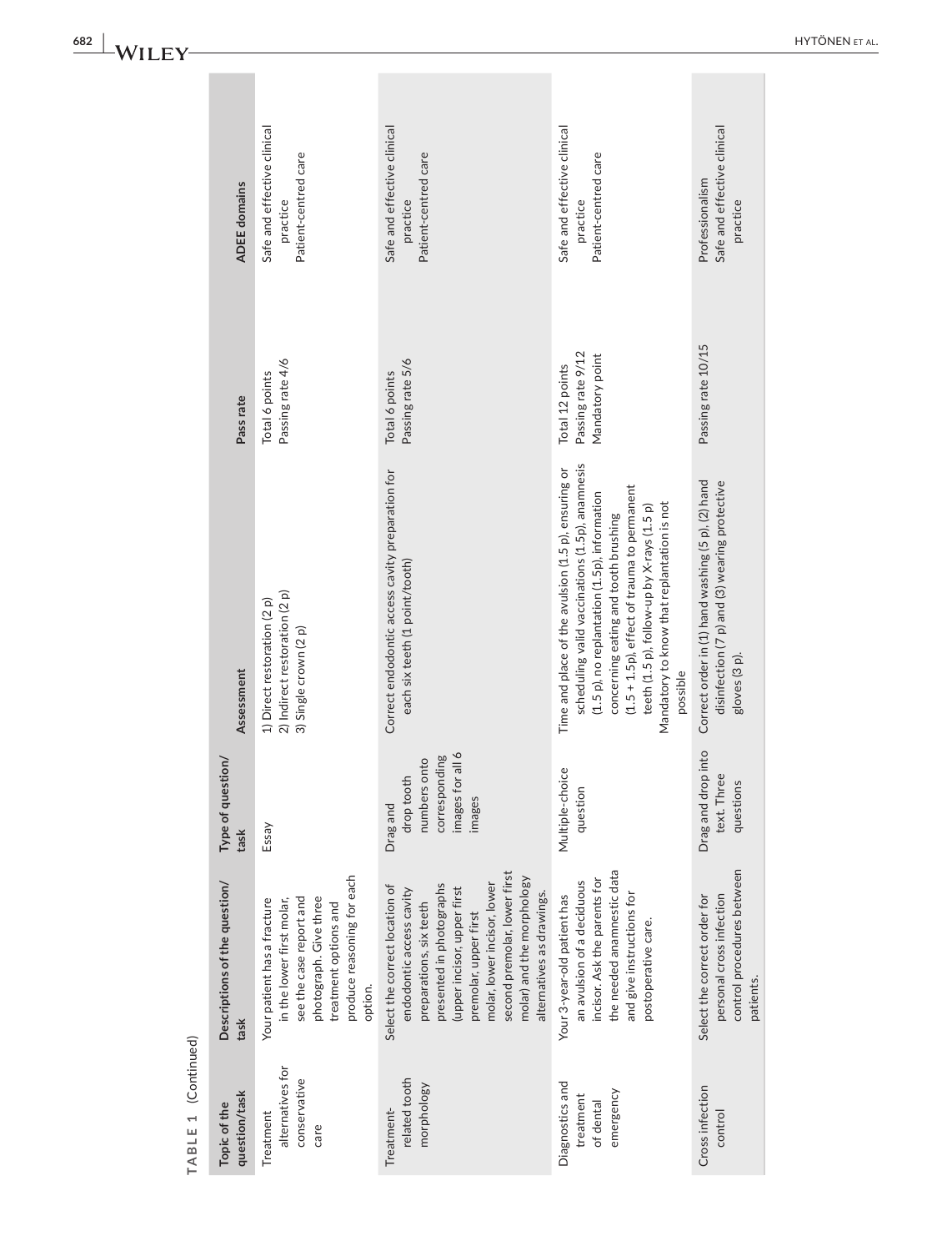**TABLE 2** Content analysis method procedure used for open-ended questions analysis. Example of two questions

| Open-ended question titles                                   | <b>Original expressions</b>                                                                                                                                                                                                                                          | <b>Themes</b>                                                 |
|--------------------------------------------------------------|----------------------------------------------------------------------------------------------------------------------------------------------------------------------------------------------------------------------------------------------------------------------|---------------------------------------------------------------|
| What positive opinions did you have<br>before the OSCE-exam? | It is good that the exam was organized despite the<br>exceptional circumstances.<br>I found it good that in this exceptional situation the<br>Institutes reacted on a quick schedule.<br>It was positive that there was an alternative way to<br>organize this exam. | The possibility to attend the exam despite<br>COVID-19        |
| What negative opinions did you have<br>before the OSCE-exam? | I was worried that technology would fail during the<br>online exam.<br>I was afraid of network connection problems.<br>I worried about the Moodle site functioning well enough.                                                                                      | Worries about technical problems in the<br>online environment |

**TABLE 3** Results of the statements (mean and SD) concerning the situation before the modified online OSCE, difficulty and implementation of the examination and teaching related to the examination topics

| <b>Statements</b>                                                                          | Mean (SD) | Scale (reply alternatives)                                      |
|--------------------------------------------------------------------------------------------|-----------|-----------------------------------------------------------------|
| I received adequate information<br>before the exam                                         | 3.8(1.2)  | $1 =$ fully disagree to $5 =$ fully agree                       |
| I had a positive attitude towards the<br>exam before the exam                              | 4.0(1.0)  |                                                                 |
| I found the practice test useful                                                           | 3.7(1.1)  |                                                                 |
| The difficulty of the questions in the<br>online OSCE                                      | 2.7(0.7)  | $1 =$ poor to $4 =$ excellent                                   |
| The technical implementation of the<br>online OSCE                                         | 2.9(0.6)  |                                                                 |
| The teaching I have received during<br>the studies in relation to the<br>modified OSCE was | 3.2(0.5)  | $1 =$ completely insufficient to<br>$4 =$ completely sufficient |

attitudes the students had towards the modified online OSCE before the examination.

The students were asked to assess each question entity for its (1) usefulness, (2) interest, (3) technical implementation and (4) appropriateness of the time allocated. In addition, open-ended questions inquired about their positive and negative experiences regarding each question entity, ideas for further development of Moodle online examinations and a possibility to provide any additional comments.

Responses to the multiple-choice questions are described using means and standard deviations. In addition, individual sum scores of the usefulness, interest, technical implementation and appropriate time allocation were calculated for all question entities. Further, the sum scores (mean, SD) of the usefulness and interest was described as "content" for each question entity and all question entities. Respectively, the sum score (mean, SD) of the technical implementation and time allocated was described as "usability" for each question entity and all question entities. Statistical significances between the means of "content" and "usability" were calculated by Wilcoxon signed rank test. Data were processed with IBM SPSS Statistics (version 25) statistical software.

The responses to the open-ended questions were analysed with content analysis by reducing original expressions and grouping the content based on similar expression categories.<sup>9</sup> (Table 2) Three authors (HH, TT and TK-S) read the open-ended responses independently. HH and TT then discussed the themes that had arisen. TK-S constructed independently the themes which were further discussed amongst the three authors.

#### **3**  | **RESULTS**

Of 179 students participating in the modified OSCE, 126 responded to the questionnaire and 119 (66%) consented to the study. The response rates according to universities were 61% in Eastern Finland, 74% in Helsinki, 75% in Oulu and 55% in Turku.

Students experienced that they had received adequate information, had a positive attitude before the examination and found the practise test useful (Table 3). The technical implementation and the difficulty of the questions in the overall OSCE were found to be good. Students experienced that the teaching they had received during their studies in relation to the modified OCSE was sufficient.

Students' assessments of the usefulness, interest, technical implementation and appropriate allocation of time for question entities are presented in Table 4. The mean value of all variables of the question entities including individual score sums was good (mean 3.0; SD 0.4). The mean of the sum scores of "Content" (3.2; 0.4) was slightly higher than that of "Usability" (2.9; 0.4), but both were good.

In question entities, the content was assessed to be higher than the usability, except in "Cross infection control," where the usability of the question entity was higher than the content.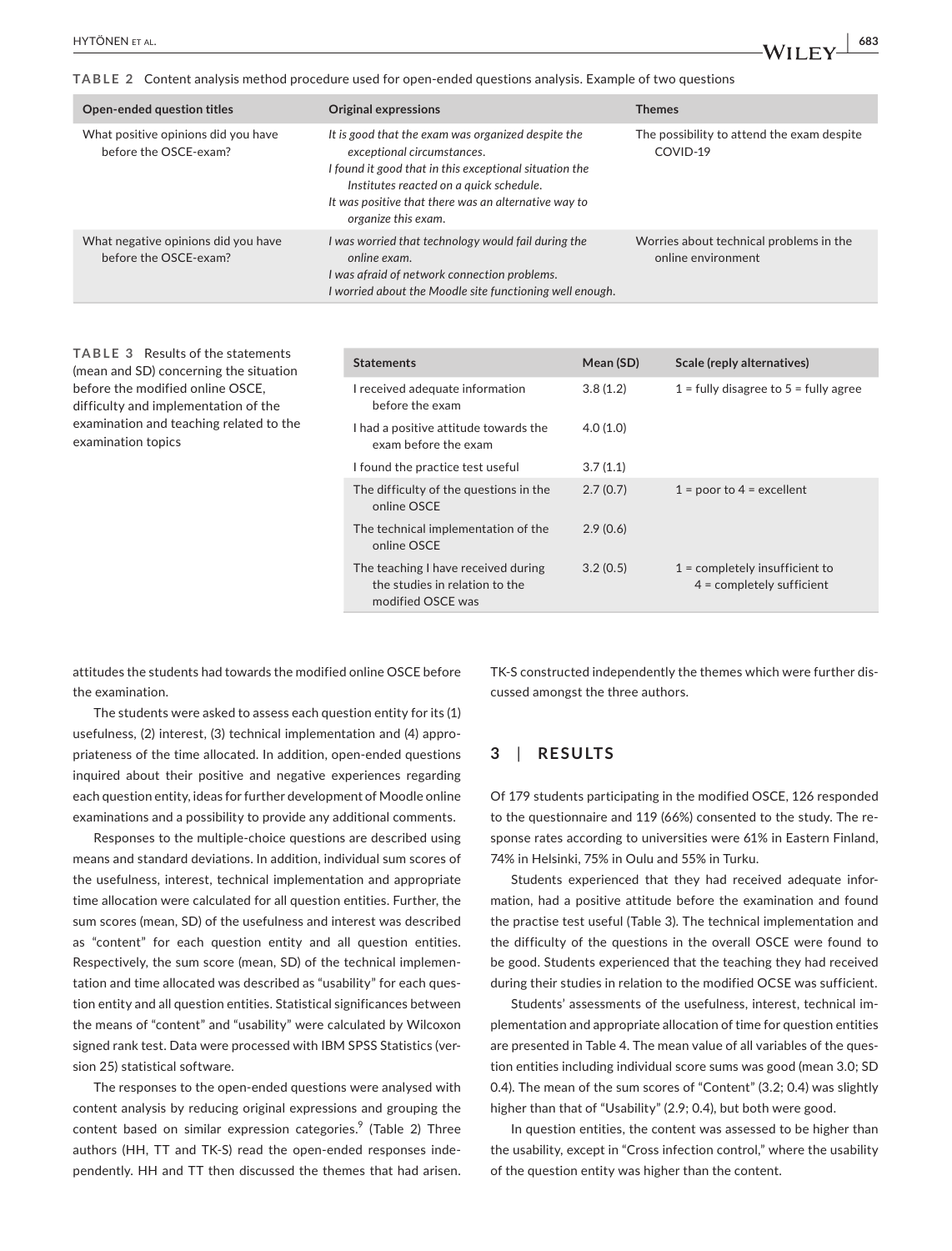**TABLE 4** Student assessment (mean, standard deviation SD) of variables of usefulness and interest (together the content) and technical implementation and appropriate time allocated (together the usability) on each question entity (1 = poor, 4 = excellent). Individual sums and further the means with standard deviations of each question entities and four variables: usefulness, interest, technical implementation and appropriate time allocated as well as the content and the usability

|                                                  | Content           |              |                       | <b>Usability</b>                   |                               |                  | All four variables (Usefulness,                                          |
|--------------------------------------------------|-------------------|--------------|-----------------------|------------------------------------|-------------------------------|------------------|--------------------------------------------------------------------------|
|                                                  | <b>Usefulness</b> | Interest     | Content               | <b>Technical</b><br>implementation | Appropriate<br>time allocated | <b>Usability</b> | Interest, Technical<br>implementation and<br>Appropriate time allocated) |
| <b>Question entities</b>                         | Mean (SD)         | Mean<br>(SD) | Mean<br>(SD)          | Mean (SD)                          | Mean (SD)                     | Mean<br>(SD)     | Mean (SD)                                                                |
| General emergency                                | 3.2(0.7)          | 3.2(0.7)     | 3.2(0.6)              | 2.2(1.0)                           | 2.6(0.9)                      | 2.4(0.8)         | 2.8(0.6)                                                                 |
| Diagnostics of occlusion                         | 3.5(0.5)          | 3.4(0.6)     | 3.4(0.5)              | 3.3(0.8)                           | 3.4(0.7)                      | 3.3(0.6)         | 3.4(0.5)                                                                 |
| Referral                                         | 3.0(0.8)          | 3.0(0.7)     | $3.0(0.7)^{1}$        | 2.8(0.8)                           | 2.6(1.0)                      | 2.7(0.7)         | 2.9(0.6)                                                                 |
| Diagnostics of dental<br>emergency               | 3.4(0.6)          | 3.3(0.6)     | 3.3(0.5)              | 2.8(0.8)                           | 2.5(1.0)                      | 2.7(0.8)         | 3.0(0.5)                                                                 |
| Treatment alternatives for<br>conservative care  | 3.4(0.5)          | 3.2(0.5)     | 3.3(0.5)              | 3.3(0.6)                           | 3.0(0.8)                      | 3.1(0.6)         | 3.2(0.5)                                                                 |
| Treatment-related tooth<br>morphology            | 2.9(0.9)          | 2.9(0.7)     | 2.9(0.7)              | 2.3(1.0)                           | 3.4(0.7)                      | 2.8(0.7)         | 2.9(0.6)                                                                 |
| Diagnostics and treatment<br>of dental emergency | 3.5(0.6)          | 3.5(0.5)     | 3.5(0.5)              | 3.3(0.7)                           | 3.5(0.6)                      | 3.4(0.5)         | 3.4(0.5)                                                                 |
| Cross infection control                          | 2.7(0.9)          | 2.6(0.8)     | 2.6(0.8)              | 2.5(1.0)                           | 3.4(0.7)                      | 3.0(0.7)         | 2.8(0.6)                                                                 |
| All question entities                            | 3.2(0.5)          | 3.1(0.4)     | $3.2(0.4)^{^{\circ}}$ | 2.8(0.4)                           | 3.0(0.5)                      | (0.4)            | 3.0(0.4)                                                                 |

\*Statistical significances (*p* < .05) were calculated between "content" and "usability" using Wilcoxon signed rank test.

#### **3.1**  | **Responses to open-ended questions**

The themes arising from the positive opinions before the online OSCE were the possibility to attend the examination despite COVID-19, a well-functioning online environment, the online examination being less stressful than a live examination, and the possibility to do the examination at home.

> It is good that the exam was organized despite the exceptional circumstances.

> I found it good that in this exceptional situation the Institutes reacted on a quick schedule.

> In Moodle, doing an OSCE felt less stressful and it seemed easier to express your competence. The remote exam wasn't as stressful as if someone had observed me in a live situation.

The themes arising from the negative opinions before the online OSCE were worries about technical problems in the online environment, doubts about whether the examination can test clinical competencies similar to the traditional OSCE, and whether the level of difficulty of the online examination is different from a live OSCE.

I was worried that technology would fail during the online exam.

I wondered how an exam usually measuring practical skills could be adapted to a Moodle exam.

I was afraid that the online exam would be much more difficult than the traditional OSCE.

I was worried about the effect of the online format on the content of the OSCE.

When analysing the positive and negative opinions concerning the question entities, students´ experiences were found to be rather similar for all question entities. However, clearly more positive than negative open comments were submitted. The themes arising from the positive experiences of the online OSCE were the importance and the practicality of the question topic in relation to the work of a dentist. In a few responses, the current COVID-19 pandemic situation was especially mentioned.

> Very important core competency issues for all healthcare staff.

> Important topics that every dentist should be able to manage in their practice.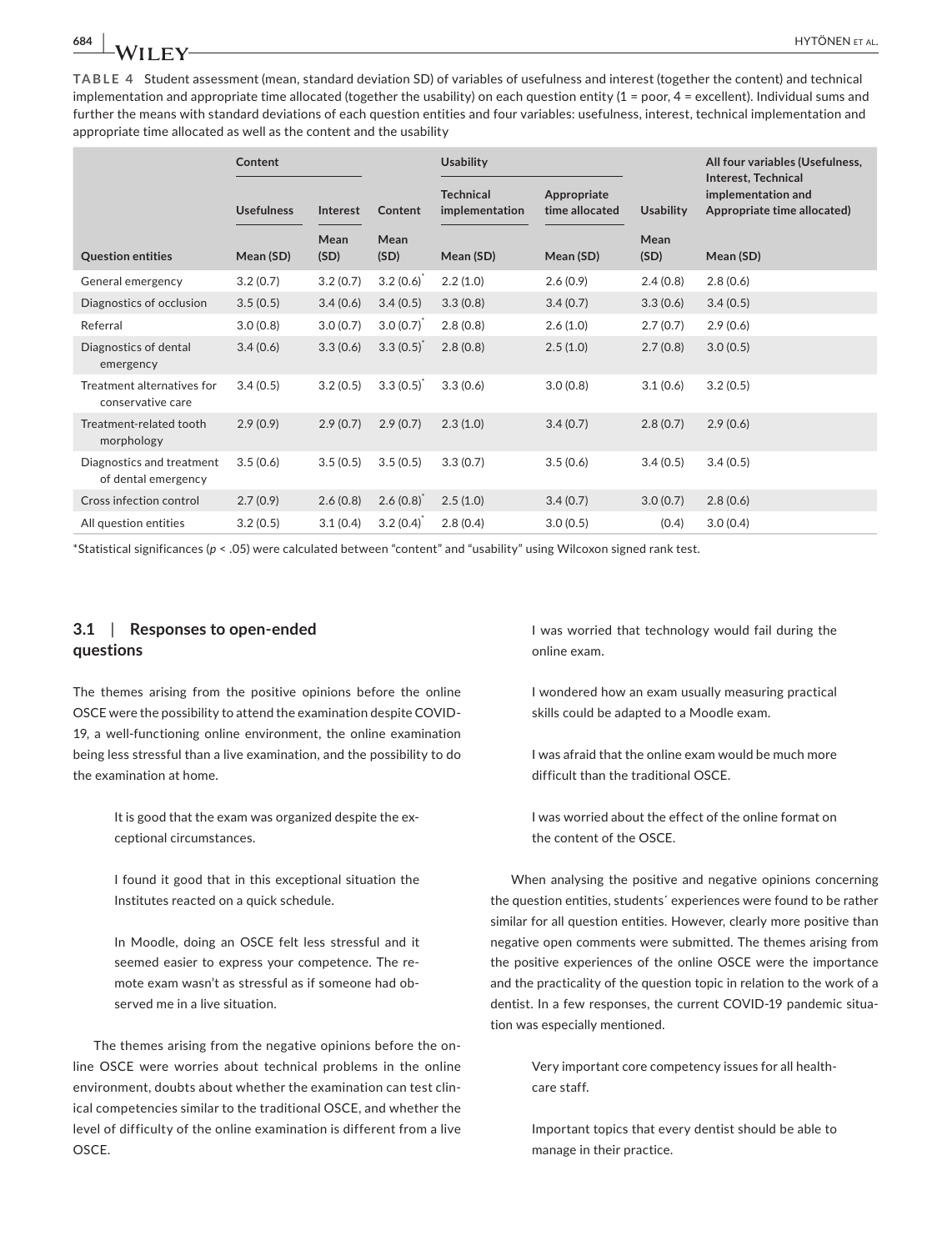Important subjects both during and after the [Covid-19] pandemic situation.

The clarity and the quality of the questions/assignments and the pictures related to the assignments were raised both as a positive and negative theme. The assignments involving patient cases were considered good.

The assignment was good (for example, pictures).

The task was clear.

The assignment was a bit confusing.

The layout of the question was not good and it could be easily misunderstood.

It was nice that the multiple-choice question was based on a clinical case.

The themes arising from the negative experiences of the online OSCE were difficulties in completing the examination within the time allocated and dissatisfaction with the model answers (assessment criteria) provided after the examination.

> The feeling of having too little time overshadowed the whole exam.

> The model answer does not correspond to the assignment.

> Ten minutes was not enough time to produce a response to level of the model response.

Themes arising from the ideas for developing this kind of online examination were revisions of the questions and assignments and more detailed information beforehand.

> How the question entities are distributed should be clearer [within the timeframe]).

Clearer assignments for the questions!

Themes arising from the additional open comments were gratitude for the rapid conversion of the OSCE into an online examination and need for more accurate information before the examination. The students also wished for more clarity of the structure and timetable for the examination.

> Thank you very much for organizing the OSCE online in such an exceptional situation and on a short schedule.

The students also suggested that this type of national examination could be useful also as an additional assessment combined with a traditional national OSCE.

> Practical skills could be tested in a traditional live OSCE and additionally there could be a national online exam for testing theoretical knowledge.

> This kind of online exam model could function well in the future as a re-examination.

#### **4**  | **DISCUSSION**

The implementation of the modified online OSCE was in general found to be successful by the students. The technical implementation of the online examination and difficulty, as well as content and usability of the question entities, was found to be at a good level. Students had on average a positive attitude towards the online examination beforehand and they felt that they received adequate information concerning the examination. According to the feedback received, patient cases and the clarity of assignments were considered positive. Technical issues and time management were considered as sources of stress. Overall, students appreciated the possibility to take part in the OSCE, even though it was online, in the exceptional circumstances during the COVID-19 pandemic.

In the modified online OSCE, students could not be assessed on the "show how" but only on the "know how" level as suggested by Miller.<sup>10</sup> Nonetheless, all four major domains of ADEE competencies could be covered in most parts. The weakness of an online OSCE is that it cannot assess some aspects of clinical competencies, such as interaction and dexterity. We had to be content regarding the fact that we could not fully execute the blueprint and fulfil all the competencies in ADEE-based national learning objectives, for example professional behaviour (Domain I) and communication (Domain II).<sup>5</sup> The strength of this study was a large study sample and satisfactory response rate. Also, the feedback survey was completed shortly after the examination reducing the recall bias in the replies. On the other hand, the replies to the open-ended questions were relatively short, which might have affected the content analysis leaving more room for the researchers' interpretations.

#### **4.1**  | **OSCE as a learning situation**

In the present study, existing nationwide learning objectives and core knowledge based on ADEE competencies<sup>5</sup> helped to build the assessment criteria for the national online OSCE. Due to the tight timeframe, the assignments/question entities were chosen and modified by the coordinating team responsible for the national online OSCE from questions previously used in OSCEs. The clinical tasks were modified to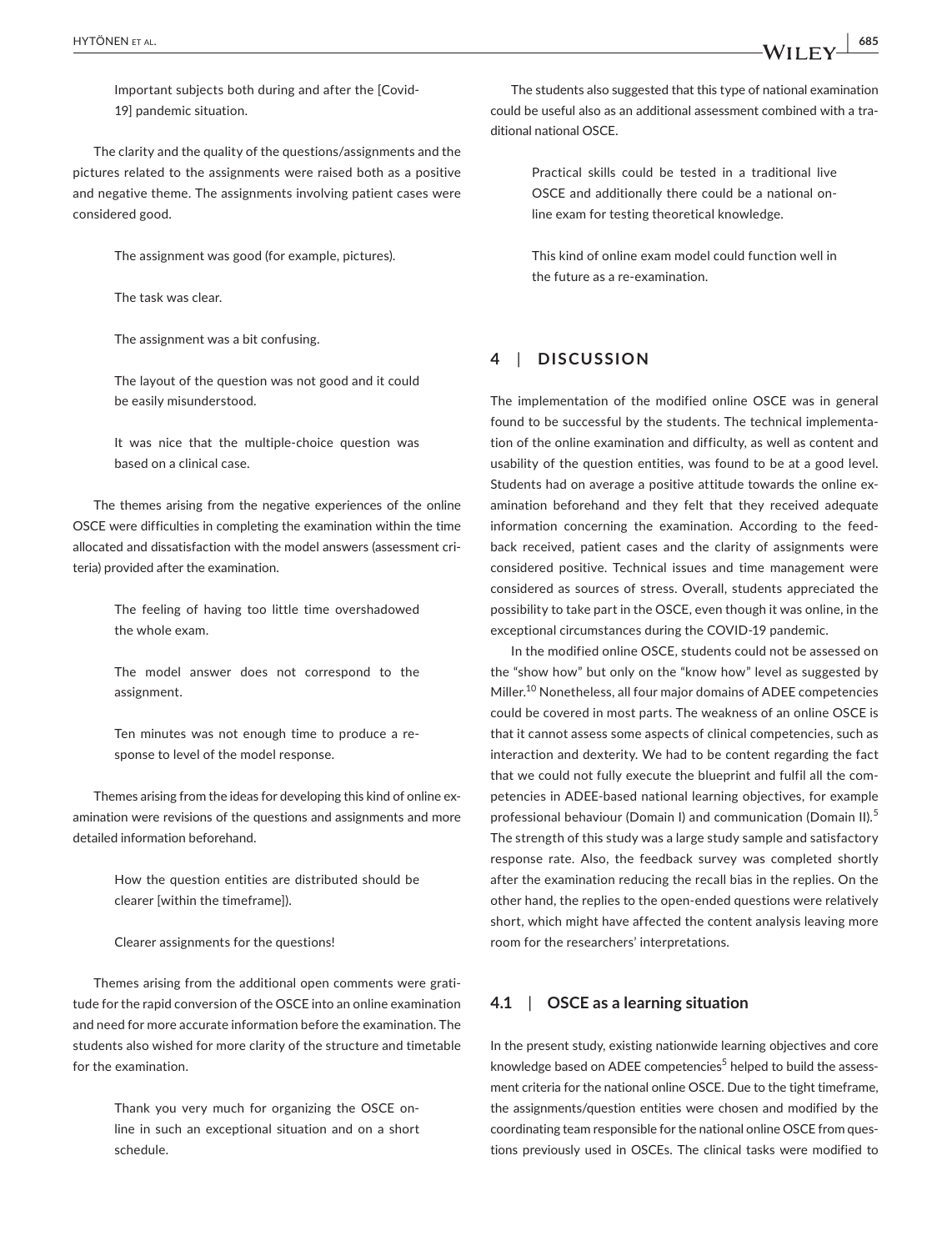be problem-solving questions related to the clinical work to provide clinical application scenarios which are of relevance in clinical practice. Students were supposed to combine theory and practice, not just memorised details. Students both acknowledged and criticised the assignments, but on the other hand they reported that the assessment was closely related to the work of a dentist and the teaching they received during their studies was sufficient in relation to the topics covered in the online OSCE. Assessment has a major role in students' learning, and the students choose the learning strategies based on learning outcomes and assignments to pass the course or the examination.<sup>11</sup> The aim or purpose of the assessment should also be clear for both students and teachers.<sup>12</sup> According to the constructive alignment, assessment should be aligned with learning outcomes and teaching/learning activities.<sup>11</sup> In addition, assessment supports students in active learning and giving feedback on their learning. $11$  They also received model answers immediately after the examination and received also general feedback, which is an additional learning possibility.

Näpänkangas et al. $^{13}$  evaluated the correlation between the results of the OSCE and clinical assessment and concluded that both the OSCE and constant longitudinal assessment are needed, as they both play an important role in the overall clinical assessment. During the COVID-19 circumstances, combining constant clinical assessment with the results of the online OSCE was even more important than under normal circumstances. On this basis, all dental institutes considered that organising the modified online OSCE was needed to guarantee the sufficient competencies of the undergraduate dental students for the statement of universities for Valvira's right to temporarily pursue the activities of a licenced professional under supervision.

#### **4.2**  | **Stress**

Although dental undergraduate students reported having positive perceptions of OSCEs in general, $^{14}$  the OSCE has been shown to be a more stressful situation for the students than written examinations.<sup>15</sup> In this study, the OSCE was compulsory for the students to complete the fourth year of dental undergraduate studies and to gain permission to work as a dentist under supervision outside the dental school, which may have created extra stress. The OSCE-type examination is often a new experience for the students, in addition to that the assessment is performed during a live situation. They also had doubt beforehand regarding whether the examination can test clinical competencies as intensively as the traditional OSCE or whether the difficulty level of the online OSCE differed from the traditional one. However, the students experienced that it may be easier to express their competence online than in the traditional OSCE.

Before this modified online OSCE, the students worried about the technical problems in the online environment. The concern of technical issues related to online examinations has been reported also earlier, $16$  and in our case, the technical issues were consciously taken into account beforehand and the uniform settings for the online examination in the Moodle environment were edited nationally with the universities' IT support personnel. In addition, the information concerning the preferred browser and usage of a computer instead of a tablet or phone in the examination was given before the examination. The phone number of the contact person was also available during the examination. Based on the results, most of the students agreed that they received adequate information before the examination.

#### **4.3**  | **Online examination**

Despite the technical problems, students' positive impressions related to e-assessment has been reported.<sup>16</sup> An online examination gives possibilities to combine several kinds of assignments and question types to achieve a variety of assessments. Online examinations also offer advantages in assessment such as automatic assessment and question banks. Amongst question types, multiple-choice questions can determine a student's ability to recall information and principles but may not assess higher levels of thinking.<sup>17</sup> Also in the OSCE, modification with multiple-choice questions for assessing clinical competencies has been shown to be preferred to the written examinations in assessment by both students and examiners.<sup>6</sup> Thus, combining multiple methods in assessment of knowledge and clinical skills, whilst simultaneously taking into account the feasibility and available resources, can provide more valid results.<sup>6</sup>

In the present study, students participated in the online examination independently at home and had access to the internet and other resources. This might have given them a chance to copy or chat with other students. However, the pass rate in this modified online OSCE was lower than in the traditional OSCE, suggesting that students did not use the copy or chat options widely.

#### **4.4**  | **Content and usability of the questions**

Clarity and quality issues related to the questions / assignments, for example pictures used for the assignment, were raised both positively and negatively. Tasks involving patient cases were considered as good and students felt that the examination could include even more clinical patient cases or clinical pictures. In general, students experienced that questions measured core competencies of dental practitioners. Miller<sup>10</sup> has challenged the education to reach higher levels than knowledge or skill, and with the well-designed online examination the application of theoretical knowledge to the patient cases can be achieved. Thus, according to Bloom's taxonomy, the level of application or analysis, rather than remembering or understanding, could be amongst the learning objectives also in the online examination.

#### **4.5**  | **Examination time management**

Although most of the students felt that the timeframe for the entire modified online OSCE was appropriate, some students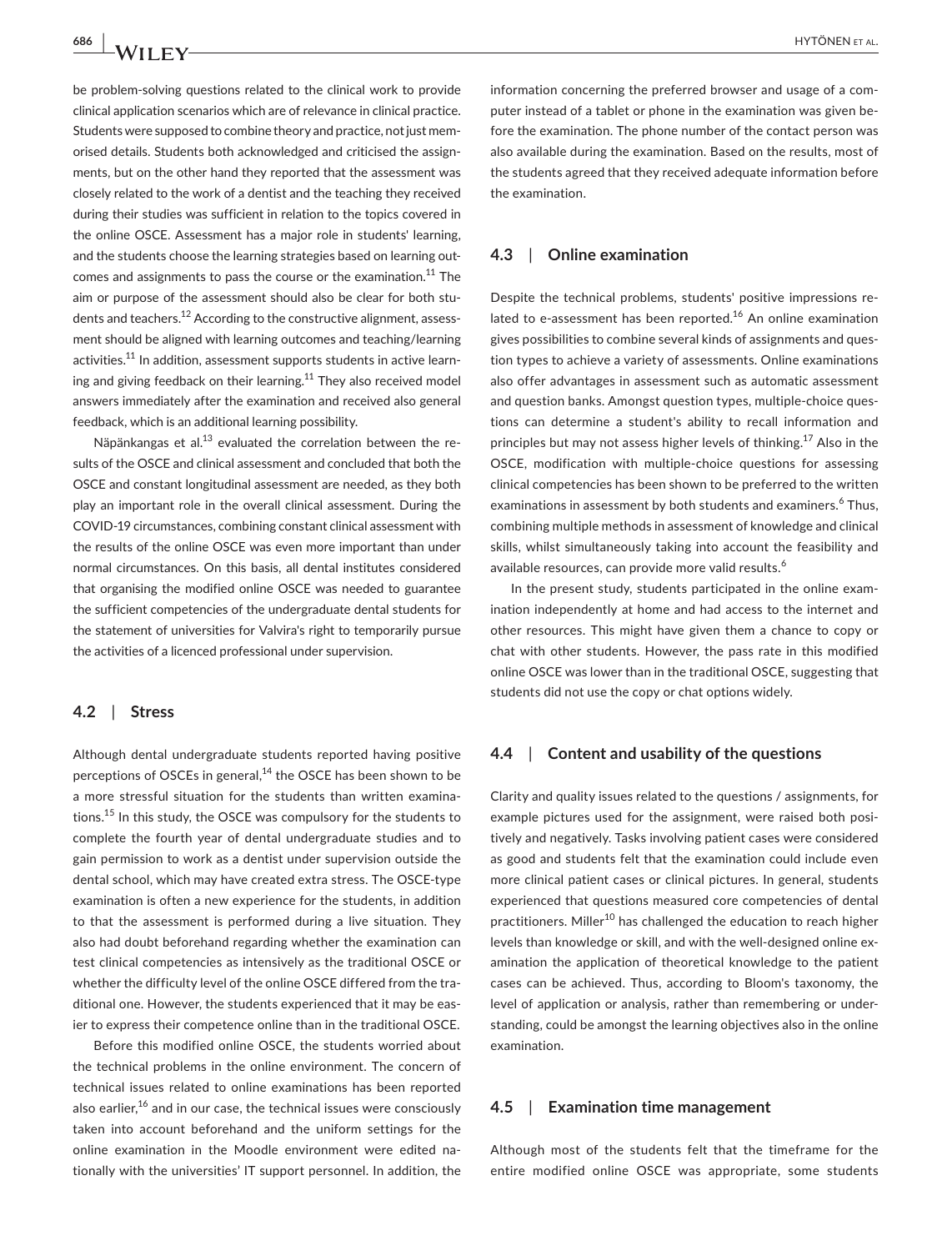mentioned that they were in a hurry during the examination, but they had time left after the whole examination. According to the pre-determined settings, the eight question entities had to be answered one by one with no option to return to the previous questions within the 80 min. Related to this, the students were also confused about the information related to eight question entities beforehand, whilst actually having 16 questions marked in the online examination, because the question entity included more than one question.

In the online examination, the timeframe should be quite restrictive to complicate the use of extra material or "peer help" instead of testing the learning of the individual student. The commonly used OSCE station times for dentistry are 5 or 10 min.<sup>18</sup> In our national traditional format OSCE we have used 10 min per station to be able to test several learning objects at one station. Ten minutes was thus chosen also for the virtual OSCE to represent our normal tradition. Obviously, the different kinds of questions (multiple-choice and drag-and-drop questions or essays) required different usage of time. Thus, instead of having a specific time for the whole examination (in the present case 10 min for eight questions, totalling 80 min), it would be better to have separate online examinations for each question lasting 10 min.

Despite the fact that live OSCEs were arranged during the pandemic, $19$  we could not perform a live OSCE as all of the universities were totally closed or teaching was strictly restricted. As we wanted to keep our OSCE national, a virtual format was our only option. On the other hand, successful implementation with positive student and teacher feedback on an online OSCE using clinical cases and oral examination has been reported.<sup>20</sup> Should the pandemic continue, consideration of a locally arranged traditional OSCE with safety precautions is one option. Students' worries about their clinical competences support this. Modifying the online OSCE, would be another option. The student feedback highlighted that in advance information on technical issues and time management are important to relieve students' stress with online examination. Even though clarity of the questions and model answers were mostly considered positively, there is need to consider the needs of different types of learners in order to ensure modified OSCE is a positive learning experience. Feedback on patient cases in assignments was very positive and these cases could also be used video recorded. Increasing the number of online question entities or including oral examinations are also options to improve the modified OSCE.

#### **5**  | **CONCLUSION**

The student feedback provided useful information about their perception of the OSCE, and it was well recognised and acknowledged that the modified online OSCE was not a clinical examination. Arranging the online OSCE promoted the progression of the dental students to get them permission to practice dentistry under supervision outside the dental school, and thus, these students were an addition to the workforce needed during the COVID-19 pandemic.

Based on the students' feedback, the modified online OSCE was created and arranged successfully despite the challenges related to the COVID-19 pandemic. The positive feedback towards the examination will encourage implementation of the national online examination alongside the national annual OSCE in the future.

#### **CONFLICT OF INTEREST**

The authors declare no conflict of interest.

#### **DATA AVAILABILITY STATEMENT**

Research data are not shared.

#### **ORCID**

*Ritva Näpänkangas* <https://orcid.org/0000-0001-9177-3399> *Terhi Karaharju-Suvanto* [https://orcid.](https://orcid.org/0000-0003-1228-6862) [org/0000-0003-1228-6862](https://orcid.org/0000-0003-1228-6862) *Tiina Tuonone[n](https://orcid.org/0000-0001-6589-1498)* <https://orcid.org/0000-0001-6589-1498> *Satu Laht[i](https://orcid.org/0000-0003-3457-4611)* <https://orcid.org/0000-0003-3457-4611>

#### **REFERENCES**

- 1. Harden RM, Gleeson FA. Assessment of clinical competence using an objective structured clinical examination (OSCE). *Med Educ*. 1979;13:41-54.
- 2. Manogue M, Brown G. Developing and implementing an OSCE in dentistry. *Eur J Dent Educ*. 1998;2(2):51-57.
- 3. Brown G, Manogue M, Martin M. The validity and reliability of an OSCE in dentistry. *Eur J Dent Educ*. 1999;3:117-125.
- 4. Schoonheim-Klein ME, Habets LL, Aartman IH, van der Vleuten CP, Hoogstraten J, van der Velden U. Implementing an Objective Structured Clinical Examination (OSCE) in dental education: effects on students' learning strategies. *Eur J Dent Educ*. 2006;10(4):226-235.
- 5. Field JC, Cowpe JG, Walmsley AD. The graduating european dentist: a new undergraduate curriculum framework. *Eur J Dent Educ*. 2017;21(Suppl 1):2-10.
- 6. Näpänkangas R, Harila V, Lahti S. Experiences in adding multiple-choice questions to an objective structural clinical examination (OSCE) in undergraduate dental education. *Eur J Dent Educ*. 2012;16:146-150.
- 7. Act on Health Care Professionals 559/1994. [https://www.finlex.](http://www.finlex.fi/fi/laki/kaannokset/1994/en19940559_20110312.pdf) [fi/fi/laki/kaannokset/1994/en19940559\\_20110312.pdf.](http://www.finlex.fi/fi/laki/kaannokset/1994/en19940559_20110312.pdf) Accessed November 11, 2020.
- 8. Quinn B, Field J, Gorter R, et al. COVID-19: the immediate response of European academic dental institutions and future implications for dental education. *Eur J Dent Educ*. 2020;24:811-814.
- 9. Elo S, Kyngäs H. The qualitative content analysis prosess. *J Adv Nurs*. 2008;62(1):107-115.
- 10. Miller GE. The assessment of clinical skills/competence/performance. *Acad Med*. 1990;65(Suppl 9):63-67.
- 11. Biggs JB, Tang C. *Teaching for Quality Learning at University: What the Student Does*. 4th ed. Maidenhead: McGraw-Hill Education; 2011. Pp. 85, 997-100, 195. [http://search.ebscohost.com.pc124152.](http://search.ebscohost.com.pc124152.oulu.fi:8080/login.aspx?direct=true&db=e000xww&AN=405333&site=ehost-live) [oulu.fi:8080/login.aspx?direct=true&db=e000xww&AN=40533](http://search.ebscohost.com.pc124152.oulu.fi:8080/login.aspx?direct=true&db=e000xww&AN=405333&site=ehost-live) [3&site=ehost-live.](http://search.ebscohost.com.pc124152.oulu.fi:8080/login.aspx?direct=true&db=e000xww&AN=405333&site=ehost-live) Accessed July 1, 2020.
- 12. Räisänen MM, Tuononen TM, Postareff LK, Hailikari TK, Virtanen V. Students' and teacher's experiences of the validity and reliability of assessment in a bioscience course. *High Educ Stud*. 2016;6(4):181.
- 13. Näpänkangas R, Karaharju-Suvanto T, Pyörälä E, et al. Can the results of the OSCE predict the results of clinical assessment in dental education? *Eur J Dent Educ*. 2016;20(1):3-8.